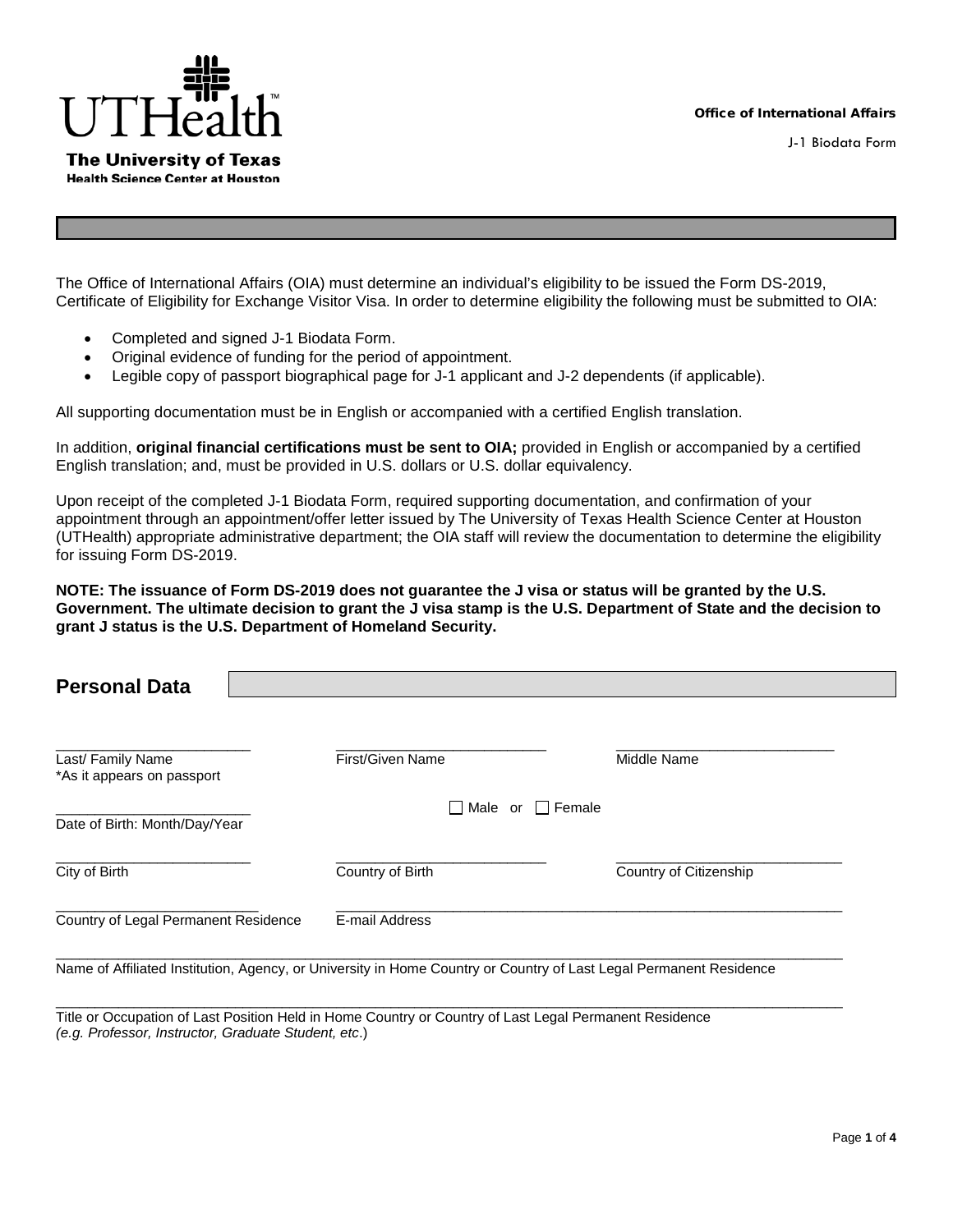#### **Permanent Address in Home Country or Country of Last Legal Permanent Residence:**

| Street Address and Apartment # (if applicable)                                              |           |                                                                                                                       |  |  |
|---------------------------------------------------------------------------------------------|-----------|-----------------------------------------------------------------------------------------------------------------------|--|--|
| City                                                                                        |           | State/Province                                                                                                        |  |  |
| Country                                                                                     |           | Postal Code                                                                                                           |  |  |
| Immigration<br><b>Information</b>                                                           |           |                                                                                                                       |  |  |
| Do you have a valid passport? $\Box$ Yes or $\Box$ No                                       |           |                                                                                                                       |  |  |
| If you answered "Yes", a legible photocopy of biographic page of passport must be provided. |           |                                                                                                                       |  |  |
| Are you currently in the U.S.? $\Box$ Yes                                                   | $\Box$ No |                                                                                                                       |  |  |
|                                                                                             |           |                                                                                                                       |  |  |
| Have you previously been in the U.S. in J-1 or J-2 visa status?<br>$\Box$ Yes $\Box$ No     |           |                                                                                                                       |  |  |
|                                                                                             |           | $\sim$ . The second contract of the second contract of the second contract of the second contract of the second terms |  |  |

• *If you answered yes to any of the above questions, you must attach legible copies of all U.S. immigration documents issued to you and your dependents (if applicable) since entry into the U.S. and/or in previous periods of stay in the U.S. In addition, please provide a chronological listing of any previous entries to the U.S. on J status.*

## **Financial Information**

Please indicate the amount of liquid funds that will be available to you per month in U.S. dollars for the period of anticipated stay in the U.S. Exchange Visitors are required to show financial resources at a minimum of \$ 25,116.00 per year (\$2,093.00 per month) plus a minimum of \$2,500.00 per year (\$208.00 per month) for the first two J-2 dependents. For each additional dependent beyond the first two, Exchange Visitors are required to show a minimum of \$4,200 per year (\$350.00 per month) per dependent.

**Original Evidence** of any funding that will not be provided by The University of Texas Health Science Center at Houston must be documented in written form (e.g. bank statements; letters of financial awards, etc). All financial certifications must be original; provided in English or accompanied by a certified English translation; provided in U.S. dollars or U.S. equivalency, and sent to OIA.

| Source: |                   |                                                                                                                | Amount in U.S. Dollars (per month): |
|---------|-------------------|----------------------------------------------------------------------------------------------------------------|-------------------------------------|
| a.      | <b>UTHealth</b>   |                                                                                                                | \$                                  |
| b.      | U.S. Gov't Agency | Agency Name                                                                                                    | \$.                                 |
| с.      |                   | Organization Name                                                                                              | \$                                  |
| d.      |                   | <b>Organization Name</b>                                                                                       | $\mathbb{S}$                        |
|         |                   | e. Personal Funds and a state of the state of the state of the state of the state of the state of the state of |                                     |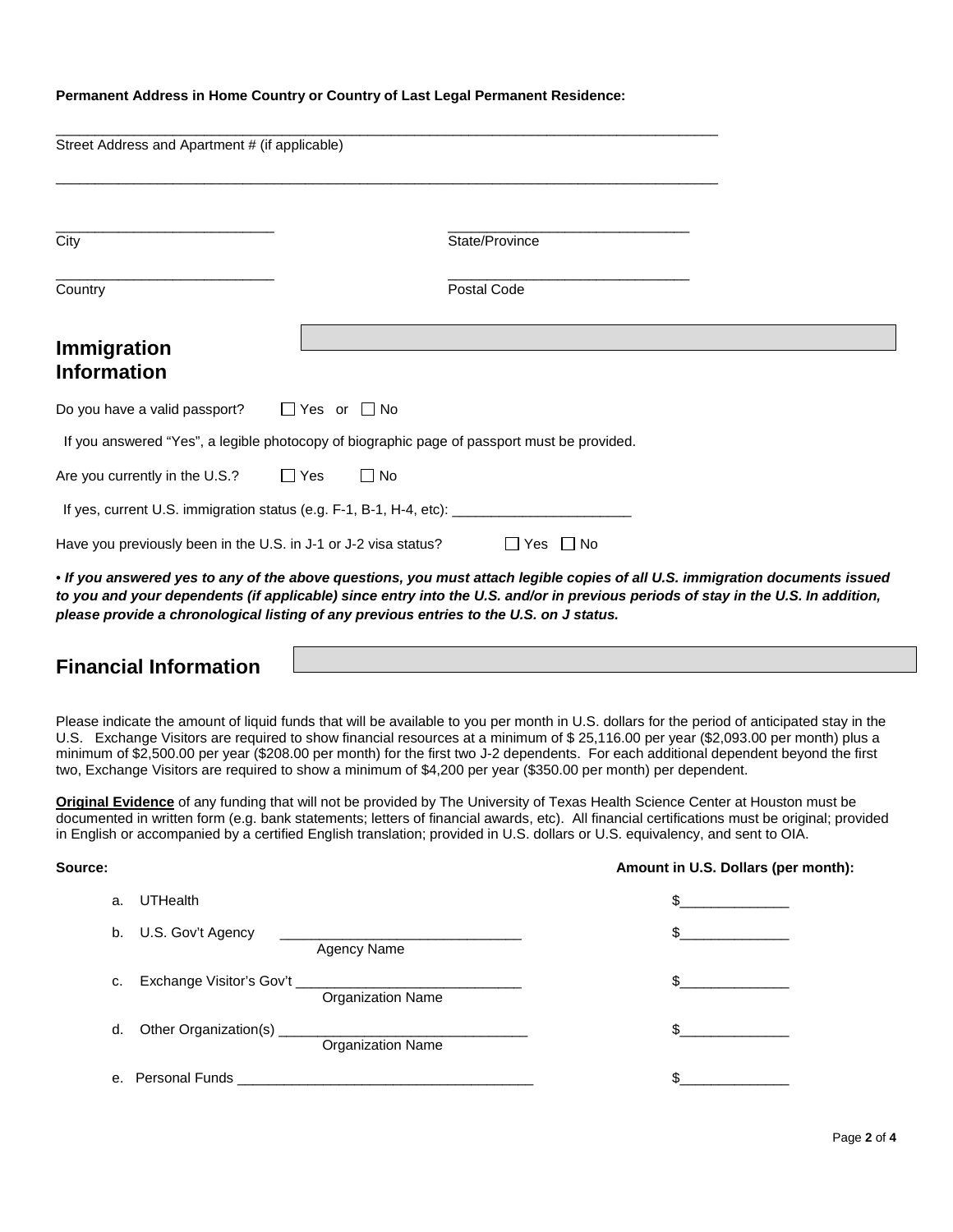## **Dependent Information**

Will you be accompanied by your spouse or unmarried children (under the age of 21) who will require J-2 status?

 $\Box$  Yes  $\Box$  No

If yes, complete the dependent information for each dependent who will accompany you in J-2 status. **It is critical that you provide accurate information regarding your dependents as inaccurate information could be grounds to deny the J-2 visa. If your J-2 dependents have a passport, please provide a legible photocopy for each J-2 dependent. Name and date of birth must be identical to the name and date of birth indicated in the passport.**

#### **Spouse**

| <b>Child</b>                    |                                    |                                                      |  |
|---------------------------------|------------------------------------|------------------------------------------------------|--|
| Country of Citizenship          | Country of Permanent Residence     | E-mail Address                                       |  |
| City of Birth                   | Country of Birth                   |                                                      |  |
| Currently in the U.S.?          | $\Box$ Yes $\Box$ No               | If yes, current U.S. immigration status: ___________ |  |
| Date of Birth: Month, Day, Year | Male $\Box$ Female<br>$\mathbf{I}$ |                                                      |  |
| Last/Family Name                | First/Given Name                   | Middle Name                                          |  |

| Last/Family Name                                          | First/Given Name                                  | Middle Name                              |                |  |
|-----------------------------------------------------------|---------------------------------------------------|------------------------------------------|----------------|--|
| Date of Birth: Month, Day, Year<br>Currently in the U.S.? | $\Box$ Male $\Box$ Female<br>$\Box$ Yes $\Box$ No | If yes, current U.S. immigration status: |                |  |
| City of Birth                                             | Country of Birth                                  |                                          |                |  |
| Country of Citizenship                                    | Country of Permanent Residence                    |                                          | E-mail Address |  |

### **Child**

| Last/Family Name                | First/Given Name                      | Middle Name                                   |
|---------------------------------|---------------------------------------|-----------------------------------------------|
| Date of Birth: Month, Day, Year | $\Box$ Male $\Box$ Female             |                                               |
| Currently in the U.S.?          | ∏Yes ∏No                              | If yes, current U.S. immigration status: ____ |
| City of Birth                   | Country of Birth                      |                                               |
| Country of Citizenship          | <b>Country of Permanent Residence</b> | E-mail Address                                |

\*If you will need to provide additional dependent information, please print a blank page 3 to add the additional dependent(s) by hand.